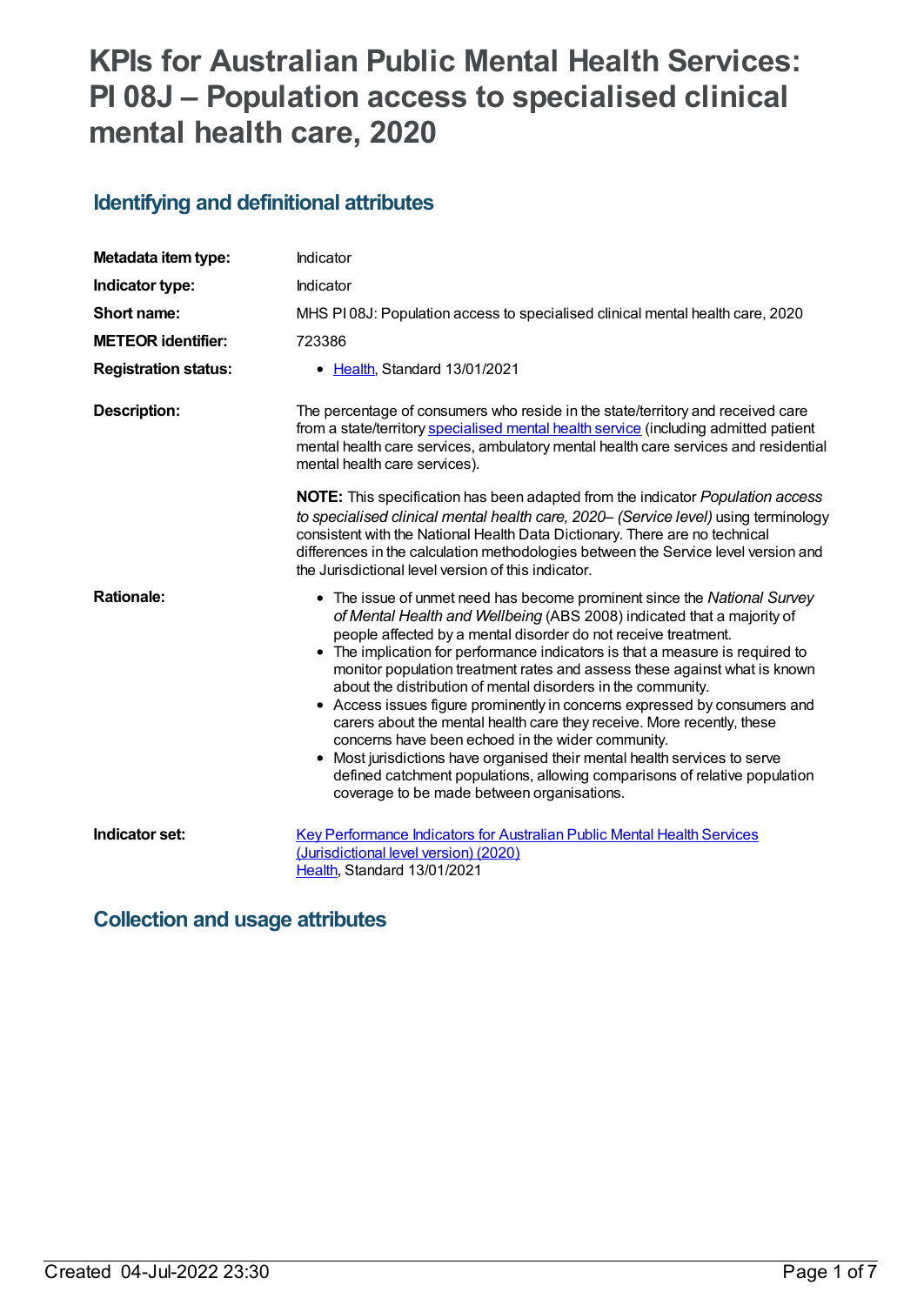| <b>Computation description:</b> | Coverage/Scope:                                                                                                                                                                                                                                                                                                                                                                                                                                                                                                                                                                                                                                       |
|---------------------------------|-------------------------------------------------------------------------------------------------------------------------------------------------------------------------------------------------------------------------------------------------------------------------------------------------------------------------------------------------------------------------------------------------------------------------------------------------------------------------------------------------------------------------------------------------------------------------------------------------------------------------------------------------------|
|                                 | State/territory public specialised mental health services.                                                                                                                                                                                                                                                                                                                                                                                                                                                                                                                                                                                            |
|                                 | Mental health consumers for which a unique person identifier was not recorded, that<br>is non-uniquely identifiable consumers are excluded.                                                                                                                                                                                                                                                                                                                                                                                                                                                                                                           |
|                                 | Methodology:                                                                                                                                                                                                                                                                                                                                                                                                                                                                                                                                                                                                                                          |
|                                 | Reference period for 2020 performance reporting: 2018–19.                                                                                                                                                                                                                                                                                                                                                                                                                                                                                                                                                                                             |
|                                 | Requires a count of individuals receiving services provided by state/territory mental<br>health services in the reference period. That is, consumers who received services<br>in the reference period in more than one service setting, or by more than one<br>specialised mental health service organisation, should only be counted once. No<br>additional service utilisation thresholds have been set for this indicator. This<br>approach has been taken to allow:                                                                                                                                                                               |
|                                 | • 'assessment only' cases to be included (i.e. individuals receiving only one<br>service contact) because these are regarded as a significant and valid<br>service provided by specialised mental health services; and<br>all service contacts to be included in defining whether a person receives a<br>$\bullet$<br>service, including those delivered 'on behalf' of the consumer i.e. where the<br>consumer does not directly participate. This approach has been taken to<br>ensure that the role of state and territory mental health services in providing<br>back up as tertiary specialist services to other health providers is recognised. |
|                                 | Consumers receiving care from services outside their state/territory of usual<br>residence are in-scope for reporting.                                                                                                                                                                                                                                                                                                                                                                                                                                                                                                                                |
|                                 | The rate for this indicator is directly age-standardised to the 2001 Australian<br>population.                                                                                                                                                                                                                                                                                                                                                                                                                                                                                                                                                        |
| <b>Computation:</b>             | (Numerator $\div$ Denominator) x 100                                                                                                                                                                                                                                                                                                                                                                                                                                                                                                                                                                                                                  |
| Numerator:                      | Number of individuals recorded on jurisdictional mental health information systems<br>as receiving one or more service events from state/territory public specialised<br>mental health services (including admitted patient, ambulatory and residential<br>services) in the reference period.                                                                                                                                                                                                                                                                                                                                                         |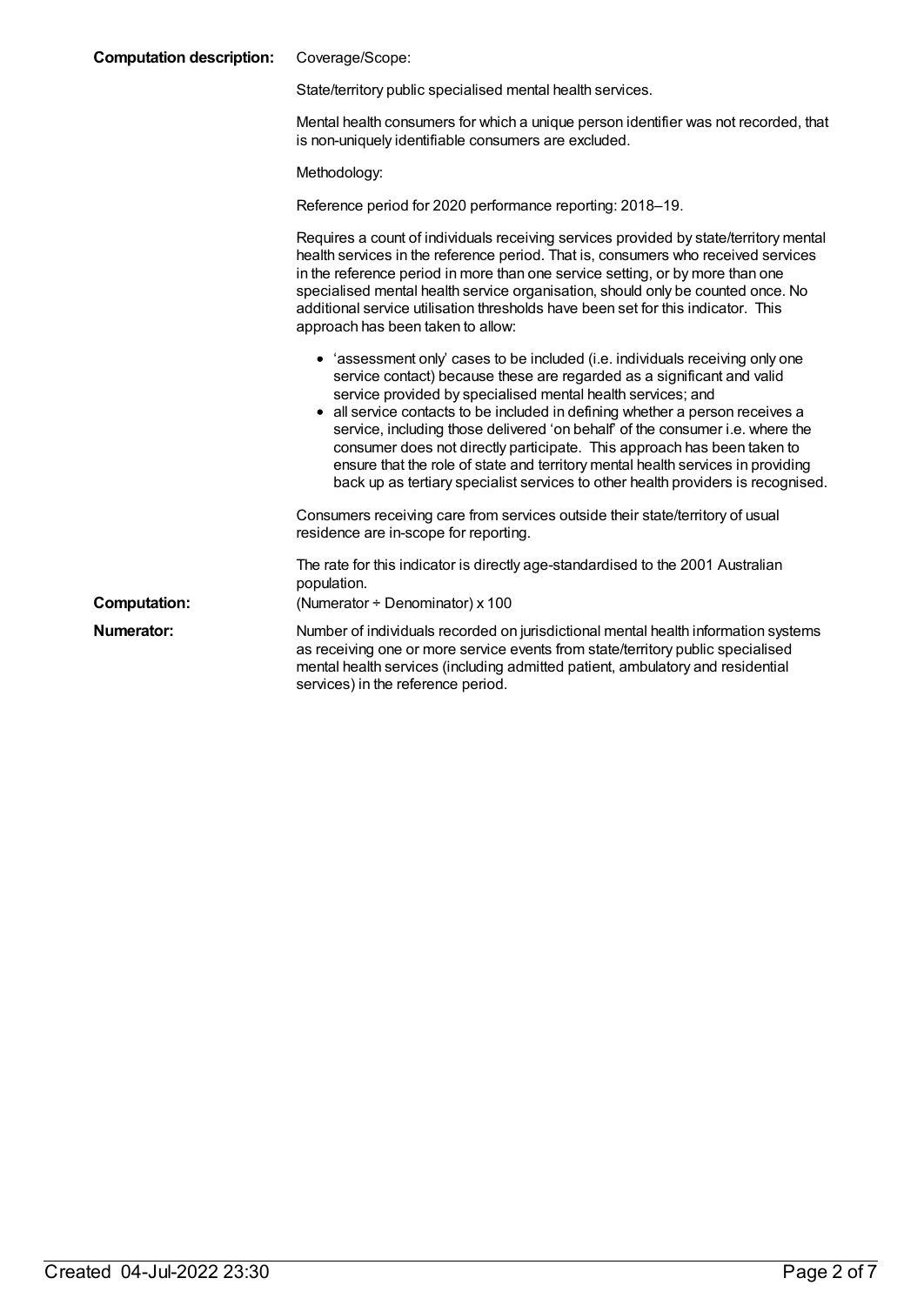#### **Data Element**

Person—person identifier

**Data Source**

[State/territory](file:///content/402135) community mental health care data

**Guide for use**

Data source type: Administrative by-product data

## **Data Element / Data Set**

**Data Element**

Person—person identifier

**Data Source**

[State/territory](file:///content/426458) admitted patient data

**Guide for use**

Data source type: Administrative by-product data

#### **Data Element / Data Set**

#### **Data Element**

Person—person identifier

**Data Source**

Department of Veterans' Affairs (DVA)

**Guide for use**

Data source type: Administrative by-product data

#### **Denominator:** Total population

**Denominator data elements:**

#### **Data Element / Data Set**

#### **Data Element**

Person—estimated resident population of Australia

**Data Source**

ABS Estimated resident population (total [population\)](file:///content/393625)

**Guide for use**

Data source type: Census-based plus administrative by-product data

## **Data Element / Data Set**

#### **Data Element**

Person—estimated resident population of Australia

**Data Source**

ABS [Indigenous](file:///content/585472) estimates and projections

**Guide for use**

Data source type: Census-based plus administrative by-product data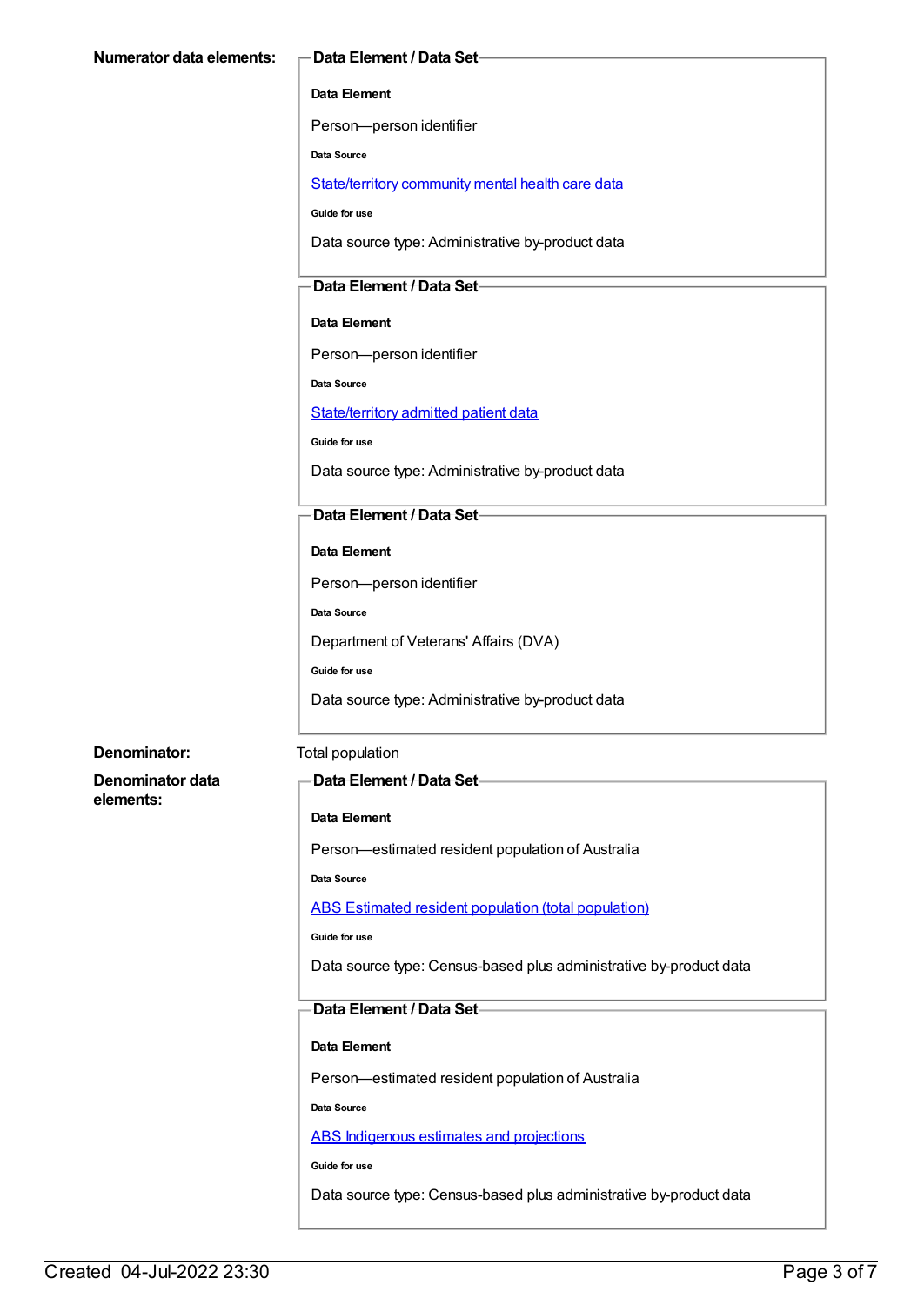**Disaggregation:** Service variables: nil.

Consumer attributes: age, sex, Socio-Economic Indexes for Areas (SEIFA), remoteness, Indigenous status. Disaggregated data excludes missing or not reported data.

All disaggregated data are to be calculated as at the first service event for the reporting period, that is, any in-scope admission, residential episode or service contact, even if an ongoing event is underway at the start of the reporting period. In cases where a null value is returned, the first valid result is to be used.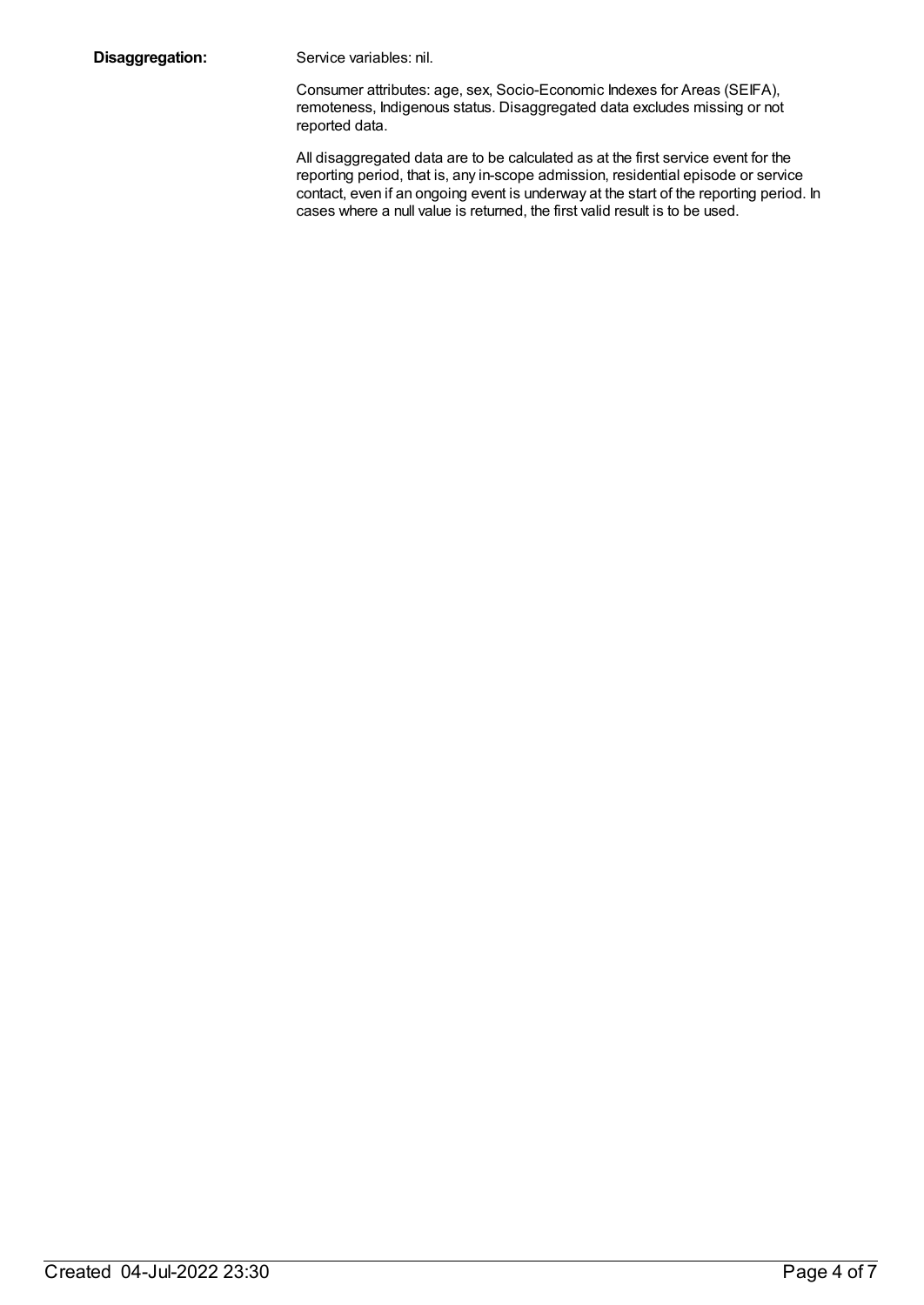#### **Disaggregation data elements:**

#### **Data Element / Data Set**

**Data Element**

Person—age

**Data Sources**

[State/territory](file:///content/426458) admitted patient data

[State/territory](file:///content/402135) community mental health data

[State/territory](file:///content/630460) residential mental health data

**Guide for use**

Data source type: Administrative by-product data

### **Data Element / Data Set**

**Data Element**

Person—area of usual residence

**Data Source**

[State/territory](file:///content/426458) admitted patient data

[State/territory](file:///content/402135) community mental health data

[State/territory](file:///content/630460) residential mental health data

#### **Guide for use**

Used for disaggregation by remoteness and SEIFA

### **Data Element / Data Set**

**Data Element**

Person—Indigenous status

**Data Source**

[State/territory](file:///content/426458) admitted patient data

[State/territory](file:///content/402135) community mental health data

[State/territory](file:///content/630460) residential mental health data

## **Data Element / Data Set**

**Data Element**

Person—sex

**Data Source**

[State/territory](file:///content/426458) admitted patient data

[State/territory](file:///content/402135) community mental health data

[State/territory](file:///content/630460) residential mental health data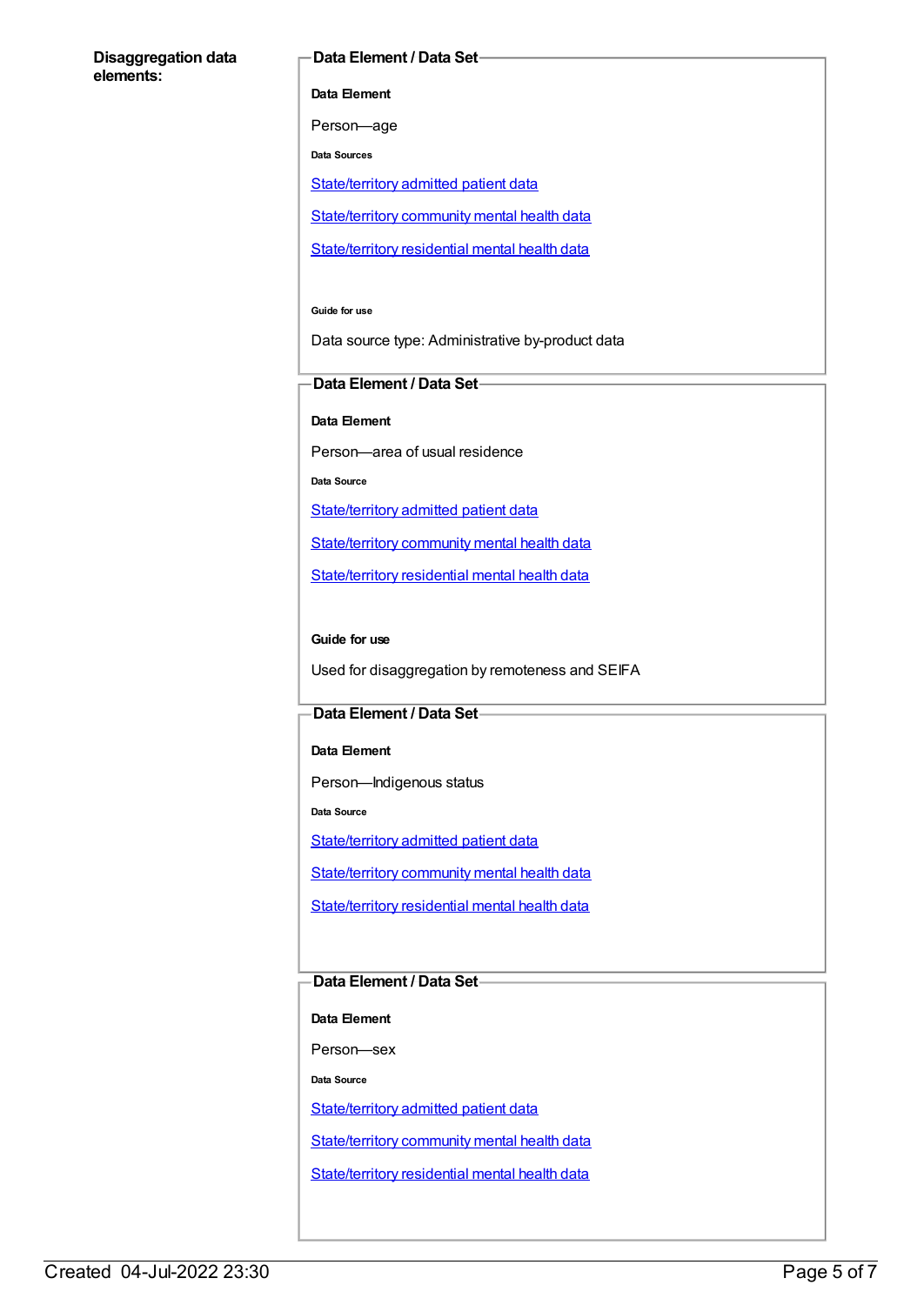## **Representational attributes**

| <b>Representation class:</b> | Percentage |
|------------------------------|------------|
| Data type:                   | Real       |
| Unit of measure:             | Person     |
| Format:                      | N[NN].N    |
|                              |            |

# **Indicator conceptual framework**

| <b>Framework and</b> | <b>Accessibility</b> |
|----------------------|----------------------|
| dimensions:          |                      |

# **Accountability attributes**

| <b>Benchmark:</b>                                  | State/territory level                                                                                                                                                                                                                                                                                                                                                                                                                                                                                                                                                                                                                                                                                                                                                                                                                                                                                                                                                                                                                                                                                                                                                                                                                                                                                                                                                                                                                                                                |
|----------------------------------------------------|--------------------------------------------------------------------------------------------------------------------------------------------------------------------------------------------------------------------------------------------------------------------------------------------------------------------------------------------------------------------------------------------------------------------------------------------------------------------------------------------------------------------------------------------------------------------------------------------------------------------------------------------------------------------------------------------------------------------------------------------------------------------------------------------------------------------------------------------------------------------------------------------------------------------------------------------------------------------------------------------------------------------------------------------------------------------------------------------------------------------------------------------------------------------------------------------------------------------------------------------------------------------------------------------------------------------------------------------------------------------------------------------------------------------------------------------------------------------------------------|
| Further data development /<br>collection required: | This indicator cannot be accurately constructed using the Community mental health<br>care and Admitted patient care NMDSs because the data sets do not include<br>unique patient identifiers that allow linkage across data sets.                                                                                                                                                                                                                                                                                                                                                                                                                                                                                                                                                                                                                                                                                                                                                                                                                                                                                                                                                                                                                                                                                                                                                                                                                                                    |
|                                                    | Accurate construction of this indicator at a national level requires separate indicator<br>data to be provided individually by states and territories.                                                                                                                                                                                                                                                                                                                                                                                                                                                                                                                                                                                                                                                                                                                                                                                                                                                                                                                                                                                                                                                                                                                                                                                                                                                                                                                               |
|                                                    | Development of state-wide unique patient identifiers within all mental health<br>NMDSs is needed to improve this capacity.                                                                                                                                                                                                                                                                                                                                                                                                                                                                                                                                                                                                                                                                                                                                                                                                                                                                                                                                                                                                                                                                                                                                                                                                                                                                                                                                                           |
|                                                    | When data for this indicator are requested, jurisdictions are required to answer<br>whether a state-wide unique client identifier system is in place, or some<br>comparable approach has been used in the data analysis to allow tracking of<br>service utilisation by an individual consumer across all public specialised mental<br>health services in the jurisdiction. Collection of this information is aimed at<br>assessing the degree of consistency between jurisdictions in data reported.                                                                                                                                                                                                                                                                                                                                                                                                                                                                                                                                                                                                                                                                                                                                                                                                                                                                                                                                                                                 |
| Other issues caveats:                              | • As defined populations may receive services from a state/territory service<br>other than their resident state/territory, this measure is not a 'pure' indicator of<br>mental health service performance but more about service utilisation by the<br>population they serve. However, it is regarded as an important indicator to<br>understand the overall relationship of the state/territory mental health service<br>in relation to its resident population needs.<br>Resource allocation based on psychiatric epidemiology, associated<br>٠<br>morbidity and disability, mortality and socio-demographic factors is generally<br>regarded as resulting in more equitable distribution of resources in relation to<br>local need than funding strategies based on service-utilisation and population<br>size alone. This indicator advances these concepts by creating scope in the<br>future to compare expected treatment rates to actuals.<br>• This measure does not consider the roles of primary mental health care or the<br>specialist private mental health sector. While people who received care from<br>specialist non-government organisations are not counted, it is expected that<br>the majority of these people will be captured by the activities of clinical<br>services.<br>• This measure may under-report levels of service access in areas where<br>persons are able to access public sector mental health services across<br>jurisdictional boundaries. |
| <b>Source and reference attributes</b>             |                                                                                                                                                                                                                                                                                                                                                                                                                                                                                                                                                                                                                                                                                                                                                                                                                                                                                                                                                                                                                                                                                                                                                                                                                                                                                                                                                                                                                                                                                      |

**Submitting organisation:** Australian Institute of Health and Welfare on behalf of the National Mental Health Performance Subcommittee